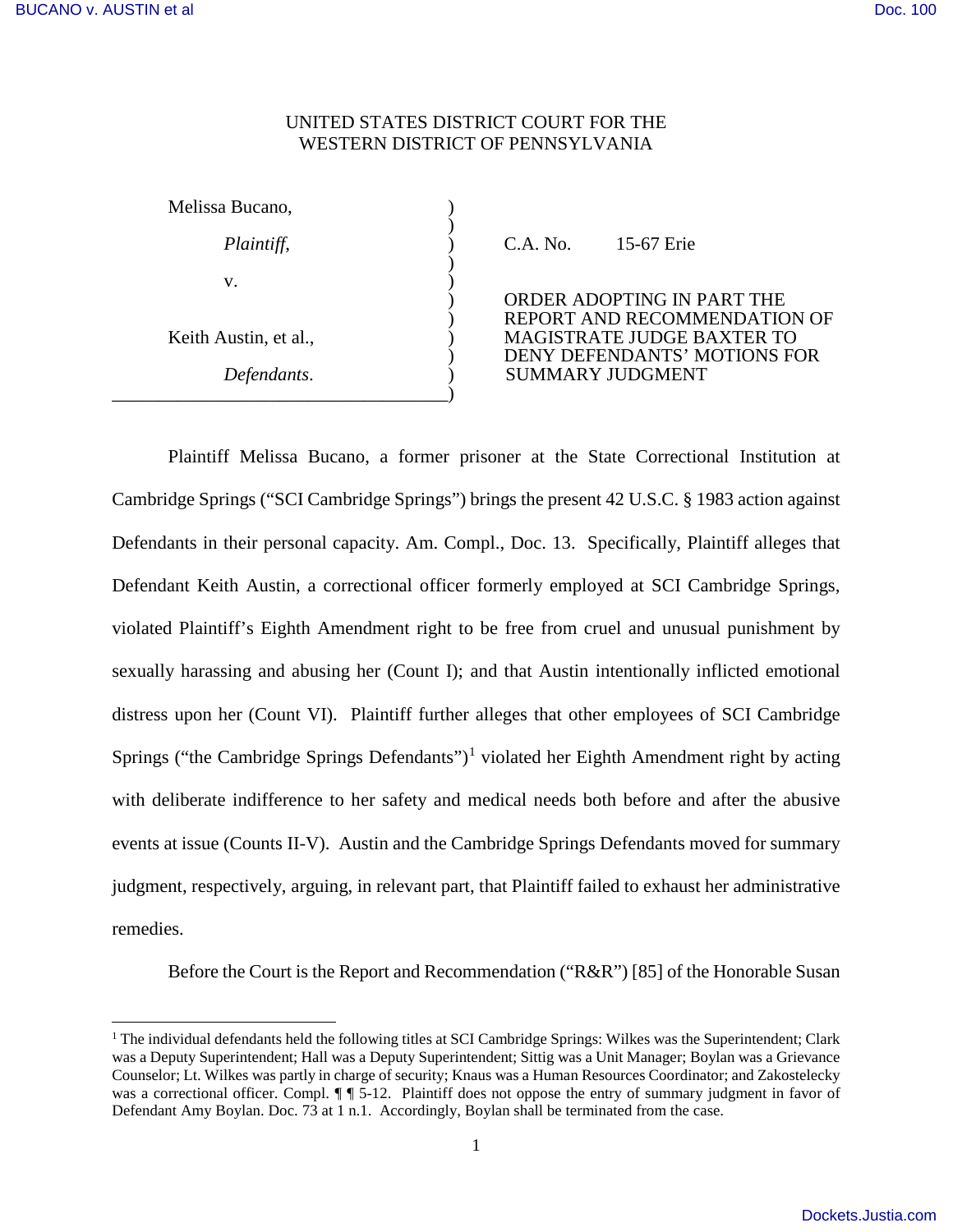Paradise Baxter, United States Magistrate Judge, recommending that the Court deny the motion for summary judgment filed by Austin [57] and grant the motion for summary judgment filed by the Cambridge Springs Defendants [61]. Specifically, the R&R found that Plaintiff did not fail to exhaust her administrative remedies as to her claims against Defendant Austin, but that Plaintiff did fail to exhaust her administrative remedies as to her claims against the Cambridge Springs Defendants. Doc. 85. Plaintiff and Austin each filed objections [Pl's. Objs., Doc. 88; Austin's Objs., Docs. 86, 87]; Plaintiff filed a response to Austin's objections [92]; and Austin filed a reply in support of his objections [95]. Additionally, the Cambridge Springs Defendants filed a response to Plaintiff's objections [96]; and Plaintiff filed a reply in support of her objections [99]. Having reviewed the Complaint, the briefs of the parties, the R&R, and the entirety of the record, the Court adopts in part the decision of the Magistrate Judge, and respectfully remands the matter for the Magistrate Judge's consideration of the merits of Plaintiff's claims against the Cambridge Springs Defendants, and whether these Defendants are entitled to qualified immunity.

#### **I. LEGAL STANDARDS**

When a party files objections to an R&R, the district court must review the Magistrate's findings *de novo*. *United States v. Raddatz*, 447 U.S. 667, 673 (1980); Fed. R. Civ. P. 72(b). To obtain *de novo* review, a party must clearly and specifically identify those portions of the R&R to which it objects. *Goney v. Clark*, 749 F.2d 5, 6-7 (3d Cir. 1984). The district court may accept, reject, or modify, in whole or in part, the findings and recommendations made by the Magistrate Judge. *Raddatz*, 447 U.S. at 673-74; *see also* 28 U.S.C. § 636(b)(1).

Summary judgment is proper "if the movant shows there is no genuine dispute as to any material fact and the movant is entitled to judgment as a matter of law." Fed. R. Civ. Pro. 56(a). The moving party bears the initial burden of demonstrating the absence of a genuine issue of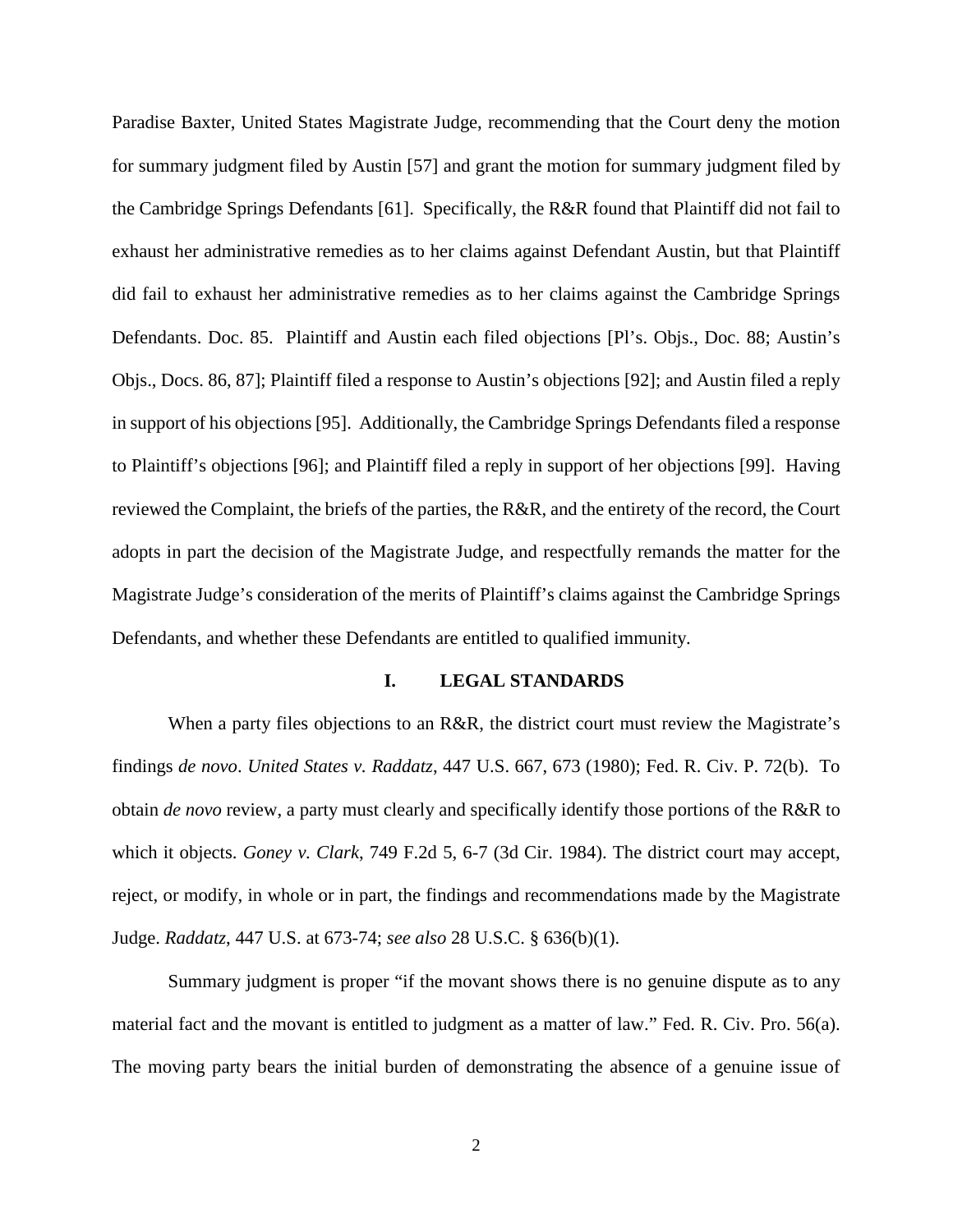material fact. *Celotex Corp. v. Catrett*, 477 U.S. 317, 323 (1986). "[T]he substantive law will identify which facts are material. Only disputes over facts that might affect the outcome of the suit under the governing law will properly preclude the entry of summary judgment." *Anderson v. Liberty Lobby, Inc.*, 477 U.S. 242, 248 (1986). A dispute about a material fact is "genuine . . . if the evidence is such that a reasonable jury could return a verdict for the nonmoving party." *Id.* In deciding a summary judgment motion, the court must view the evidence in the light most favorable to the non-moving party and draw all justifiable inferences in its favor. *Weldon v. Kraft, Inc.*, 896 F.2d 793, 797 (3d Cir. 1990) (citing *Sorba v. Pennsylvania Drilling Co.,* 821 F.2d 200, 204 (3d Cir.1987), *cert. denied,* 484 U.S. 1019 (1988)).

### **II. PLAINTIFF'S CLAIMS AGAINST DEFENDANT AUSTIN**

The facts of this case are presented fully in the R&R and in the Court's previous orders. *See* Doc. 85; *see also* Doc. 26; Doc. 33. Accordingly, the Court addresses here only those facts and legal issues relevant to the parties' objections and responses thereto. Docs. 86-87, 88, 92, 95, 96, 99. The gravamen of the parties' objections and responses thereto concern whether Plaintiff exhausted the DOC's administrative remedies; and, if not, whether she should be excused from not having exhausted because those remedies were unavailable to her.

The Prison Litigation Reform Act ("PLRA"), 42 U.S.C. § 1997e(a), requires that prisoners exhaust their available administrative remedies before filing any suit involving prison life, "whether they involve general circumstances or particular episodes, and whether they allege excessive force or some other wrong." *Porter v. Nussle*, 534 U.S. 516, 532 (2002); *see also Jones v. Bock*, 549 U.S. 199, 211 (2007) ("There is no question that exhaustion is mandatory under the PLRA and that unexhausted claims cannot be brought in court."). Indeed, exhaustion is required "even where the relief sought—monetary damages—cannot be granted by the administrative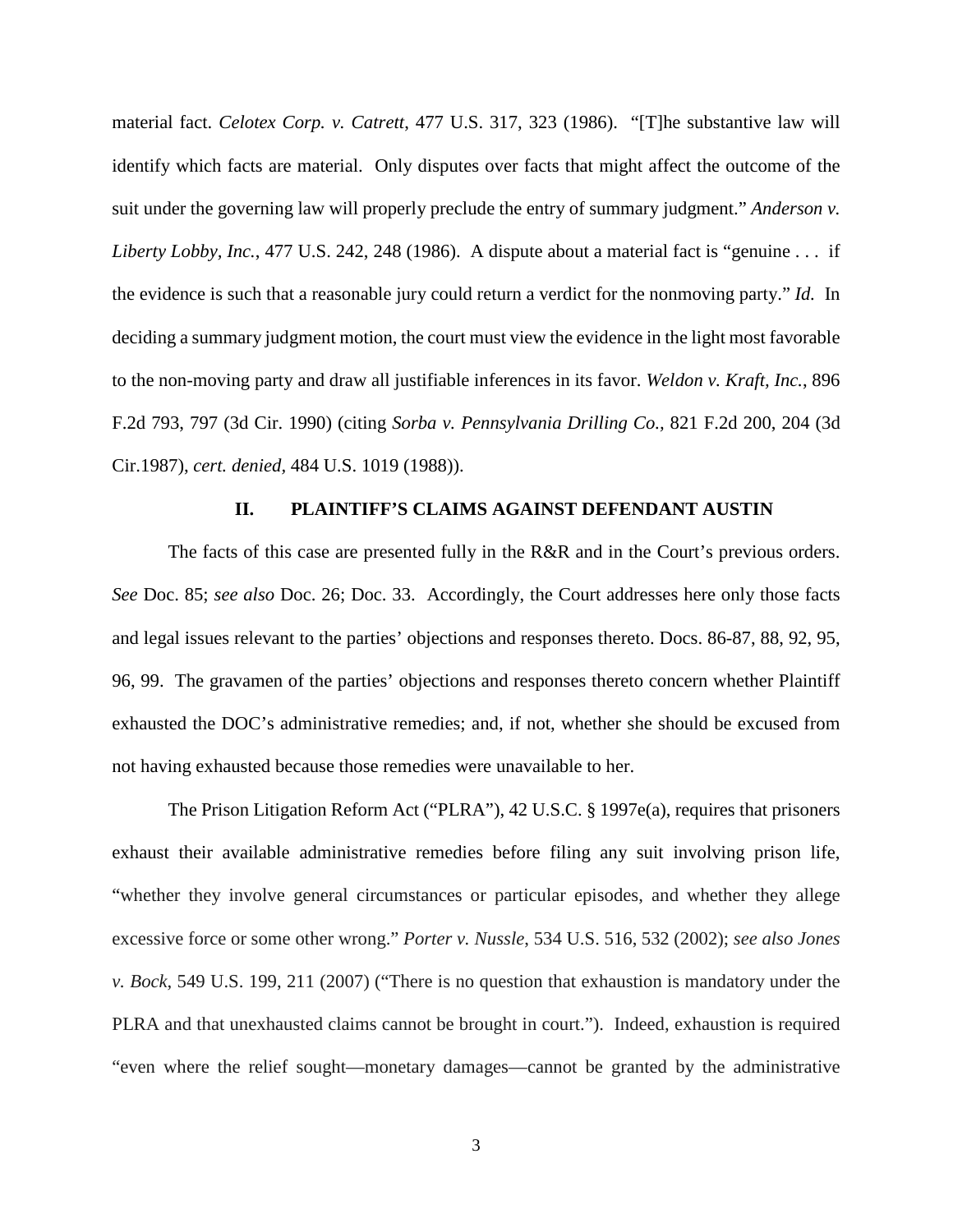process." *Woodford v. Ngo*, 548 U.S. 81, 85 (2006). In order to properly exhaust their claims, prisoners must comply with the administrative review process set forth by the relevant prison's grievance process, including properly availing themselves of "all administrative remedies." *Spruill v. Gillis*, 372 F.3d 218, 231 (3d Cir. 2004). "The level of detail necessary in a grievance to comply with the grievance procedures will vary from system to system and claim to claim, but it is the prison's requirements, and not the PLRA, that define the boundaries of proper exhaustion." *Jones*, 549 U.S. at 218; *accord Spruill*, 372 F.3d at 231 ("Mandatory exhaustion (with a procedural default component) ensures that inmate grievances will be addressed first within the prison's own system—in this respect, the PLRA is thus appropriately defederalizing"). Failure to exhaust is an affirmative defense; prisoner-plaintiffs are not required to plead or demonstrate exhaustion. *Jones*, 549 U.S. at 216.

The following are Plaintiff's allegations, which, in the context of Austin's motion for summary judgment, the court must view in the light most favorable to Plaintiff. *Weldon,* 896 F.2d at 797. Plaintiff was initially incarcerated at SCI Muncy, but was transferred to SCI Cambridge Springs in September 2012. Moves Report, Doc. 63-2 at 4. Beginning in February 2013, Defendant Austin subjected Plaintiff to a series of inappropriate sexual comments and directives, and unwanted sexual contact.<sup>[2](#page-3-0)</sup> Compl.  $\P\P$  19-23; Pl's. Dep., Doc. 75-1 at 10. Austin's conduct persisted until June 4, 2013, when Plaintiff reported some of Austin's behavior to Defendant Sittig,

<span id="page-3-0"></span><sup>&</sup>lt;sup>2</sup> For instance, in March 2013, Austin ordered Plaintiff to enter the correctional officers' ("COs") private bathroom with him, and, once inside, ordered Plaintiff to expose parts of her body. Pl's. Decl., Doc. 78-1 at 2-3. During "frequent," random pat searches, Austin would "run his hands or fingers" under Plaintiff's bra line and "up her legs" while asking if she was wearing any underwear. *Id.* at 2. "At least once," Plaintiff "felt that Austin's fingers entered [her] vagina." *Id.* As the weeks passed, Plaintiff felt that Austin "engaged in stalking behavior" towards her. *Id.* For example, Plaintiff would wake up to find Austin standing in her cubicle staring at her; and Plaintiff was told by another inmate that Austin would watch her while she was in the shower, at times ordering other inmates in the bathroom "out of the way so that he could have a clear view." *Id.* at 4.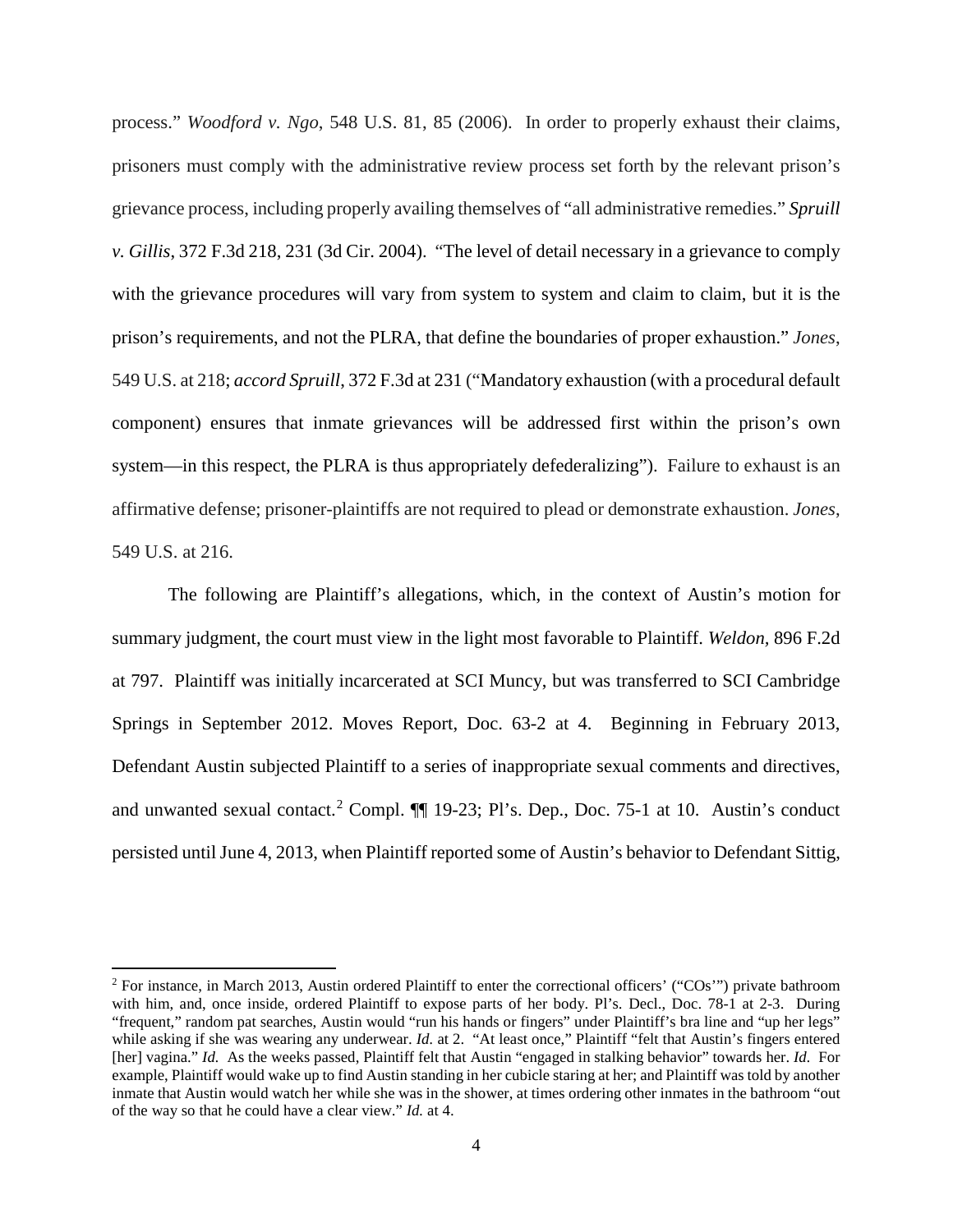Plaintiff's Unit Manager.<sup>[3](#page-4-0)</sup> 6/4/13 Employee Report of Incident, Doc. 78-1 at 20.

Following this meeting, Plaintiff was immediately placed in the Restricted Housing Unit ("RHU"), where inmates are housed in solitary confinement and kept in their cells for 23 hours per day. 6/4/13 Employee Report of Incident, Doc. 78-1 at 20; Pl's. Decl., Doc. 78-1 at 5. Plaintiff remained in the RHU during the pendency of the Office of Special Investigations and Intelligence ("OSII") investigation into Austin. *See* Employee Reports, 6/4/13 DC-141, Doc. 78-1 at 23; 6/9/13 DC-141, Doc. 78-1 at 25; 7/3/13 DC-141, Doc. 78-1 at 27. Plaintiff spoke with an OSII investigator at some point in June 2013. Pl's. Dep., Doc. 75-1 at 19. After approximately six weeks in the RHU, Plaintiff was transferred to SCI Muncy on July 11, 2013. DOC Cell History, Doc. 78-2 at 17-18.

By a three-sentence letter dated August 6, 2013, OSII informed Plaintiff that its investigation had been closed. Doc. 78-1 at 60. Specifically, OSII stated that Plaintiff's "allegations of abuse against staff at [SCI] Cambridge Springs have been thoroughly investigated. Abuse was not established; however, based on this investigation, further administrative action will be taken. The investigation is now closed and no further action will be taken by this office regarding this matter." *Id.*<sup>[4](#page-4-1)</sup> Plaintiff did not "appeal" or otherwise formally challenge OSII's letter.

<span id="page-4-0"></span><sup>3</sup> On June 2, 2013, Plaintiff submitted a DC-135A "Inmate Request to Staff Member" form asking, *inter alia*, to whom she should speak about her "having issues with a unit officer." Doc. 78-1 at 18. On June 4, 2013, Defendant Wilkes responded, in writing, that Plaintiff should speak with her Unit Manager, Defendant Sittig. *Id.* Having received an email from Wilkes that Plaintiff was "having trouble with a [s]taff member," Sittig called Plaintiff to her office for a meeting that same day. 6/4/13 Employee Report of Incident, Doc. 78-1 at 20. Plaintiff told Sittig that "Austin had been sexually harassing her for months." *Id.* Plaintiff provided Sittig some examples of lewd and sexual comments that Austin had made, and detailed for Sittig the March 2013 CO bathroom incident. *Id.*

<span id="page-4-1"></span><sup>4</sup> The "administrative action" to which OSII referred included the formation of a Pre-Disciplinary Committee tasked with investigating whether Austin had violated various DOC ethics provisions, including the prohibition against sexual harassment and sexual contact with inmates. Knaus Dep., Doc. 65-8 at 57. After the Committee held two conferences, during which Austin was afforded the opportunity to respond to Plaintiff's allegations, Austin's employment was terminated effective November 8, 2013. 8/9/2013 PDC Notification Letter, Doc. 78-1 at 31-33; 9/30/2013 PDC Notification Letter, Doc. 78-1 at 35-38; Termination Letter, Doc. 78-1 at 39.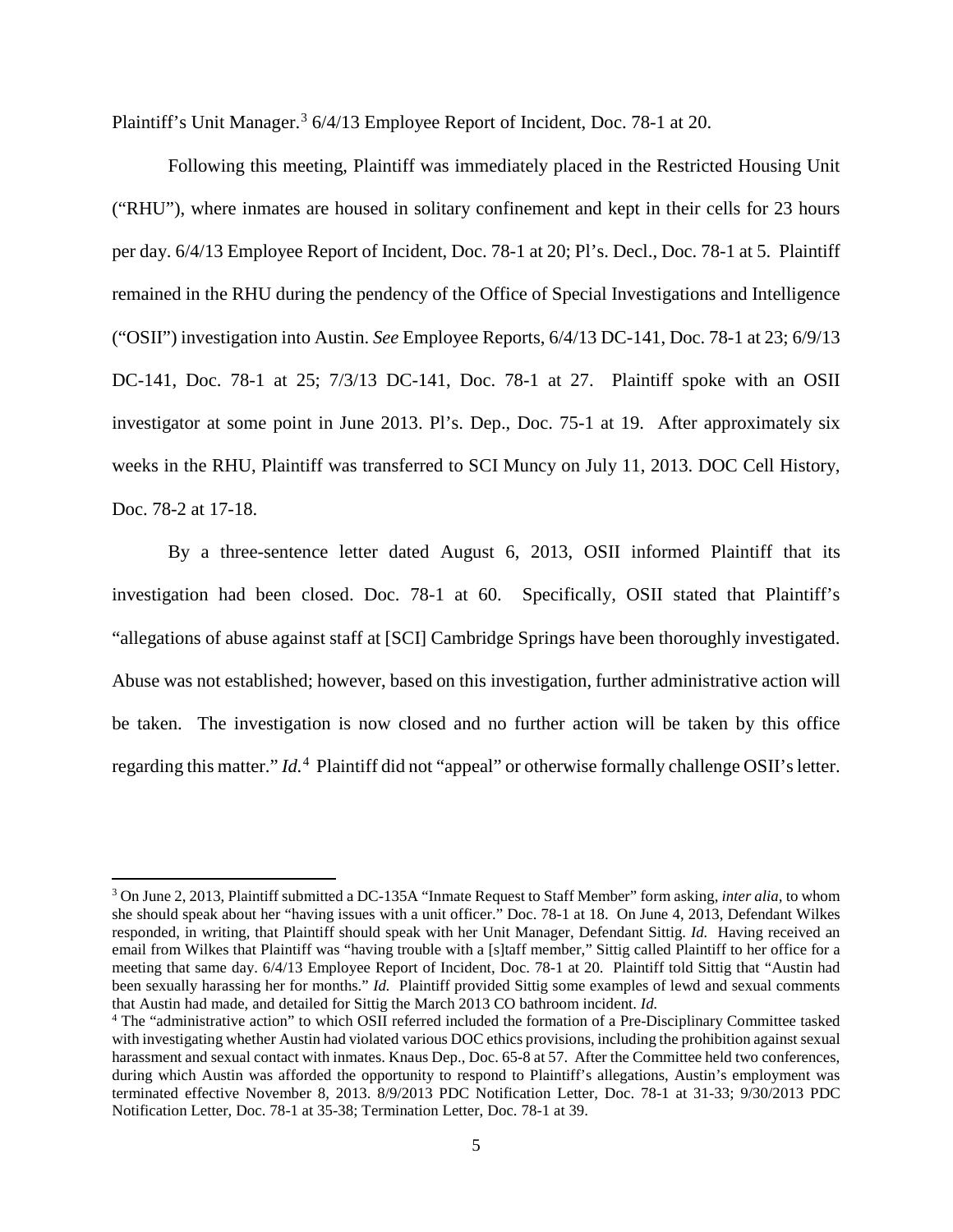### **A. Plaintiff Exhausted Her Claims Against Austin**

Austin, in his objections, argues that in order to properly initiate the DOC's administrative process, inmates must file DC-804 Official Grievances within 15 days of the event(s) at issue, as set forth in the Department of Corrections Administrative Direct ("DC-ADM") 804, "Inmate Grievance System." *See* Objs., Doc. 87 at 8-11; *see also* Br. in Support of Summ. J., Doc. 58 at 8- 9. Here, Plaintiff only reported Austin's conduct to Sittig; she did not file a corresponding DC-804 grievance. Thus, Austin argues, Plaintiff did not exhaust her administrative remedies. *See* Doc. 87 at 10; Doc. 58 at 3-9.

DC-ADM 804 sets forth the DOC's "Inmate Grievance System." DC-ADM 804 Policy Statement, Doc. 66-3 at 6 ("It is the policy of the Department that every individual committed to its custody shall have access to a formal procedure through which to seek resolution of problems or other issues of concern arising during the course of confinement."). DC-ADM 804 provides for an initial review and two levels of appeal. At the initial stage, inmates must file a written DC-804 Official Grievance Form within 15 days of the event(s) giving rise to the grievance. *Id.* § I.A, Doc. 78-2 at 47.<sup>[5](#page-5-0)</sup>

 However, "allegations of abuse shall be handled in accordance with Department Policy DC-ADM 001, 'Inmate Abuse Allegation Monitoring Process' and/or DC-ADM 008, 'Sexual Harassment of or Sexual Contact with Inmates." DC-ADM 804 § I.B.10.<sup>[6](#page-5-1)</sup> Here, Plaintiff

<span id="page-5-0"></span><sup>5</sup> The Facility Grievance Coordinator reviews the grievance and issues either an acceptance or a rejection. *Id.* at 46. The Initial Review Response/ Rejection may be appealed to the Facility Manager within 15 days. *Id.* at § II.A, Doc. 78-2 at 59. The Facility Manager's decision may be appealed to the Secretary's Office of Inmate Grievances and Appeals ("SOIGA") within 15 days. *Id.* at § II.B. Inmate-plaintiffs who have properly appealed to SOIGA have exhausted their DC-ADM 804 administrative remedies. *See, e.g.*, *Booth v. Churner*, 206 F.3d 289, 303 n.2, *aff'd*, 532 U.S. 731 (2001) (citing DC-ADM 804).

<span id="page-5-1"></span><sup>6</sup> Subsequent to the events at issue here, DC-ADM 001 and DC-ADM 804 were amended such that the DOC now processes allegations of "sexual contact" exclusively pursuant to DC-ADM 008. *See* 6/30/14 DC-ADM 008, PREA Policy Procedures Manual, Doc. 78-4; *see also Moore v. Lamas*, 2017 WL 4180378, at \*40 n.4 (M.D. Pa. Sept. 21, 2017).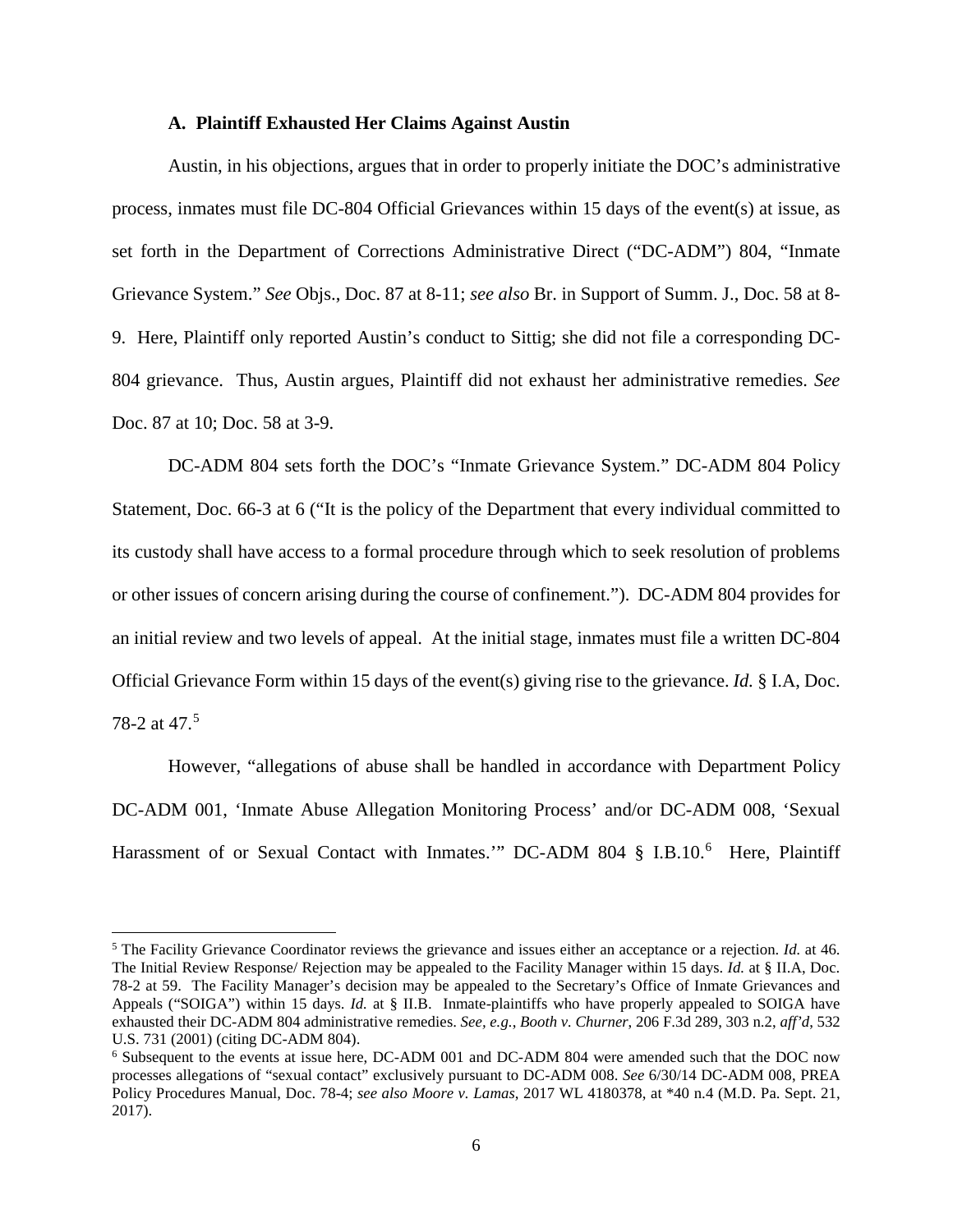maintains that she exhausted her administrative remedies pursuant to DC-ADM 008. Pl's. Resp., Doc. 92 at 5-16.

DC-ADM 008 states that an inmate who is "sexually harassed" by a prison employee "should report it to a staff member as soon as possible." DC-ADM 008 § I.A.2, Doc. 64-7 at 10. Though the Directive instructs prison employees as to their duties following an inmate's report of sexual harassment, *id.* § I.A.5-6, it provides no further information as to how inmates should—or must—report sexual harassment. *See generally id.*; *see also id.* § I.A.4 ("An inmate who reports sexual harassment, should provide details of the incident(s)[.]").

The 2009 Inmate Handbook ("Handbook"), however, which Plaintiff received upon her

2012 orientation of the DOC, Doc. 63-2 at 5, instructs inmates as follows:

If you believe you have experienced sexual harassment by staff…you must report it **as soon as possible**. You may report it to the Unit Manager **and/ or** submit a grievance in accordance with DC-ADM 804. If you file a report, you must include [certain demographic information]. The Unit Manager will initiate a review of the allegation and respond as soon as possible[.]

Handbook § H, Doc. 64-5 at 6 (emphasis added).

Regarding sexual contact, the Handbook provides:

If you are the victim of sexual contact[,] you should report it to a staff member **as soon as possible**…A toll-free Sexual Assault Reporting Line [] has been established for the general public and inmates…to anonymously report a sexual assault[.]

*Id.* (emphasis added). DC-ADM 008 itself provides that "an inmate who is the victim of sexual

contact by…an employee…should report it to a staff member **as soon as possible**." § IV.A.3, Doc.

64-7 at 26 (emphasis added). Though the Directive extensively instructs prison employees as to

their duties following an inmate's report of sexual contact, *id.* §§ IV.A-F, Doc. 64-7 at 26-31, it

provides no further information as to how inmates should—or must—report sexual contact. *See*

*generally id.*; *see also* DC-ADM 008 § II, "Sexual Abuse/ Assault Prevention and Intervention: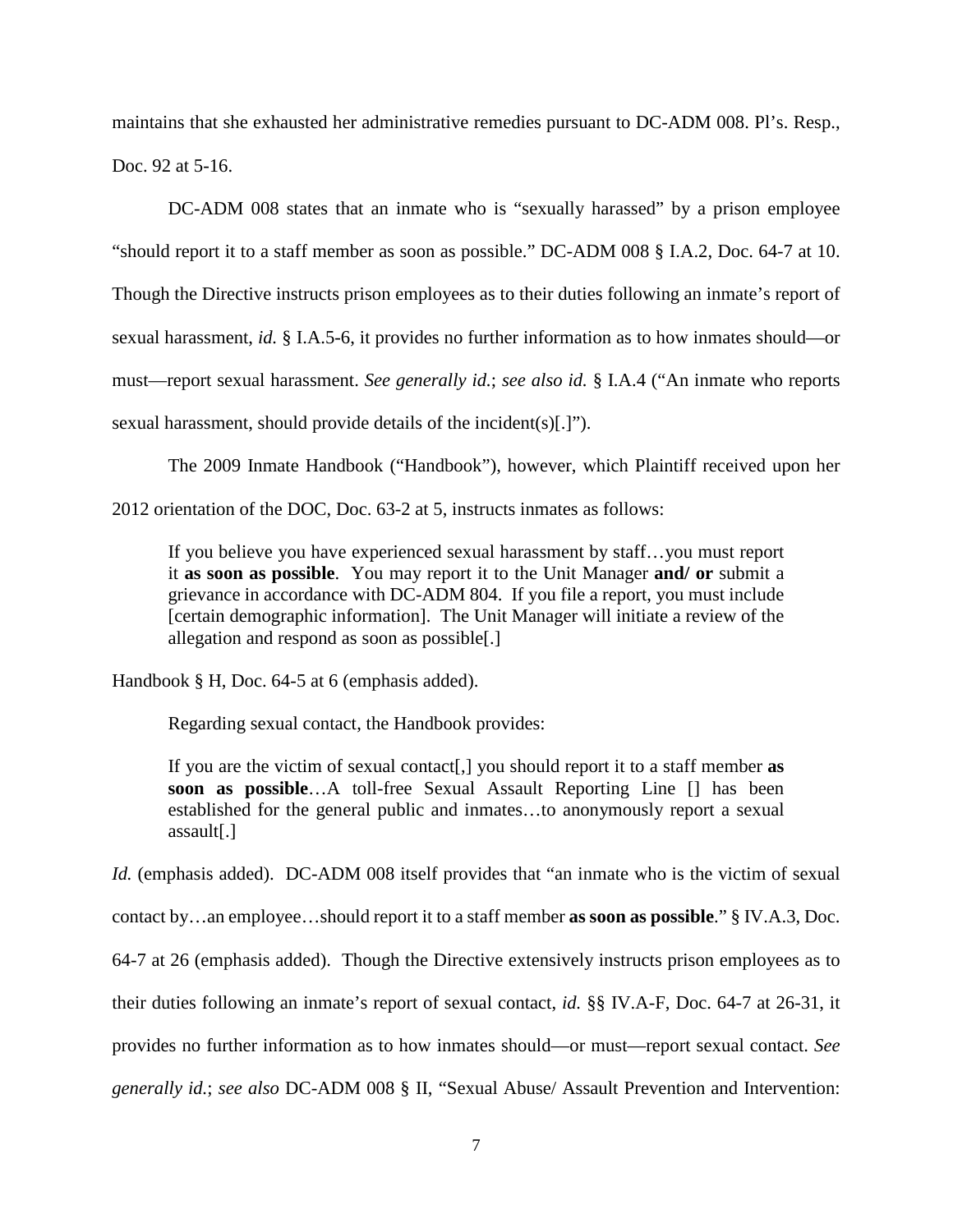Inmate Orientation and Training," Doc. 64-7 at 18 ("How to report an incident of sexual assault— It is important that you tell a staff member if you have been sexually assaulted as soon as possible…Once the assault is reported, the Department and/or other appropriate law enforcement agency will conduct an investigation.").

 Accordingly, inmate-plaintiffs alleging sexual harassment and/or sexual abuse properly initiate the DOC's administrative process by reporting the conduct to the Unit Manager and/ or by submitting a DC-804 grievance. In other words, filing an Official Inmate Grievance pursuant to DC-ADM 804 is not required for inmates alleging sexual harassment and/or sexual abuse. *See, e.g.*, *Rosado v. Kissinger*, 03-cv-535, Doc. 46 at 13, (M.D. Pa. Oct. 21, 2003) ("In employing the disjunctive 'or' within the listing" of reporting options in DC-ADM 001, the "DOC has effectively communicated to readers of its policies that they may rest assured that in using any of the enumerated options they have effectively and correctly reported wrongful conduct"); *see also McCain v. Wetzel*, 2012 WL 6623689, at \*6 (M.D. Pa. Oct. 26, 2012); *Knauss v. Shannon*, 2010 WL 569829, at \*7 (M.D. Pa. Feb. 12, 2010).

Here, Plaintiff alerted prison officials that she was having "an issue with a unit officer," and then reported Austin's conduct to Sittig, Plaintiff's Unit Manager. Thus, Plaintiff properly initiated the DOC's administrative process pursuant to DC-ADM 008 and as explained in the Handbook. *See Knauss*, 2010 WL 569829, at \*7 (comparing DC-ADM 804 with DC-ADM 001 and noting that "[t]he Pennsylvania DOC has established several methods by which Pennsylvania inmates can grieve their claims of abuse before seeking redress in federal court"); *Rosado*, 03-cv-535, Doc. 46 at 13 (comparing DC-ADM 804 with DC-AMD 001 and DC-ADM 008 and "reject[ing] [the] contention that DC-ADM 804 is the only appropriate method by which inmates may initiate complaints within the prison"); *Cf.* 28 C.F.R. § 115.52(b)(1) (pursuant to the Prison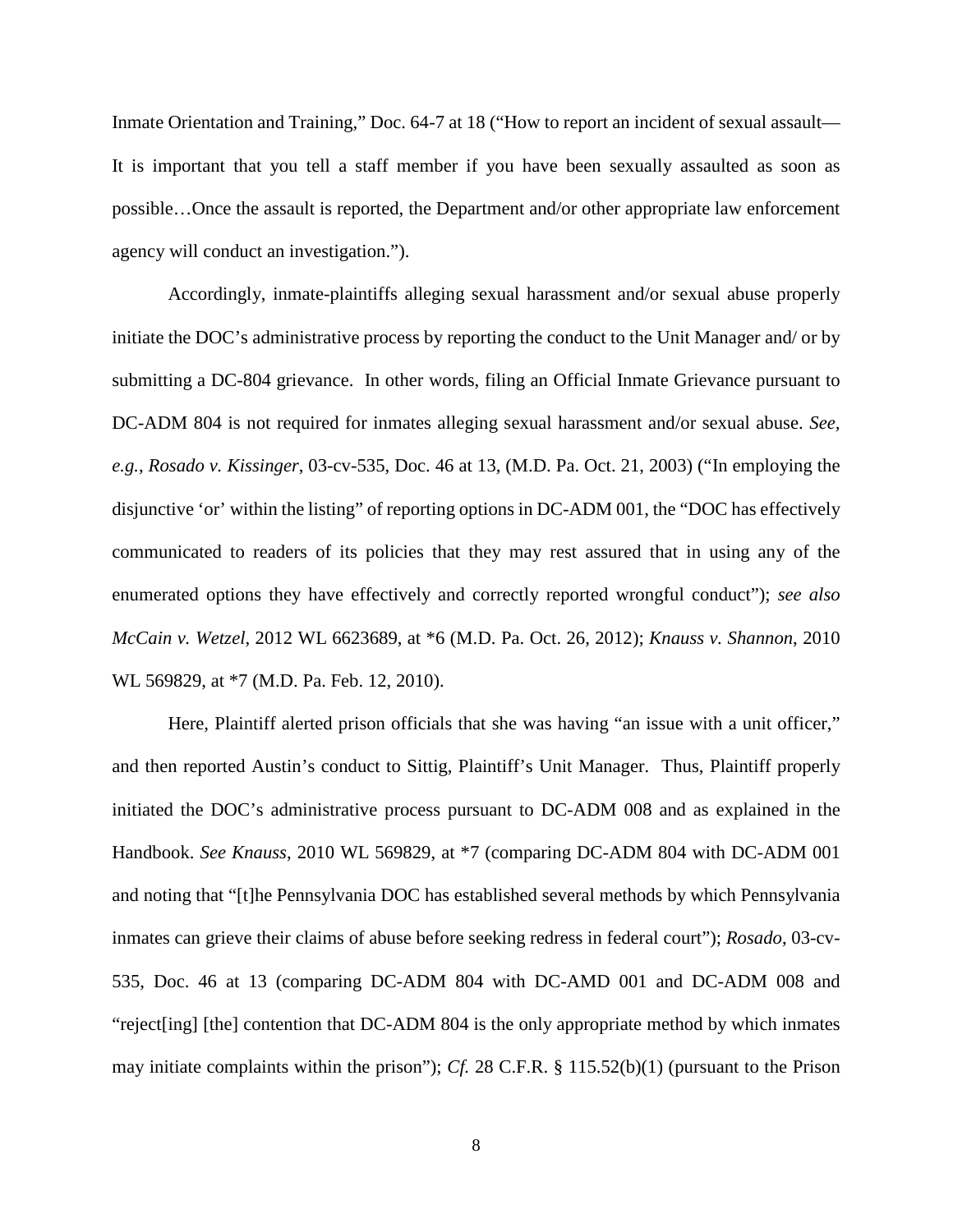Rape Elimination Act ("PREA"), 42 U.S.C. 15601, the DOC "shall not impose a time limit on when an inmate may submit a grievance regarding an allegation of sexual abuse." $)^7$  $)^7$ 

In his objections, Austin alternatively maintains that even if Plaintiff properly initiated the administrative process by reporting Austin's behavior to Sittig, Plaintiff did not appeal the resulting OSII letter informing her that "abuse was not established." *See* Doc. 87 at 8-10. Thus, Austin argues, Plaintiff failed to exhaust her administrative remedies. *See id.* (citing DC-ADM 804 § I.B.10).

However, DC-ADM 008 does not mandate that inmates "appeal" the results of an OSII investigation. *See* DC-ADM 008, Doc. 64-7. In fact, DC-ADM 008 does not provide *any* information regarding how an inmate could "appeal" (or otherwise follow-up concerning) an OSII investigation, or any other action taken by DOC officials in response to an inmate's report. *See id.* Thus, Austin's reliance on DC-ADM 804 § I.B.10 is mistaken. DC-ADM 804§ I.B.10 states that "[a] **grievance** dealing with allegations of abuse shall be handled in accordance with DC-ADM 001 [] and/or DC-ADM 008[.] This may extend the time for responding to the **grievance**, but will not alter the inmate's ability to appeal upon his/her receipt of the Initial Review response." Doc. 66-3 at 45 (emphasis added). This section pertains to inmates who, pursuant to DC-ADM 008, have chosen to report sexual harassment and/or abuse by filing a DC-804 grievance as opposed to reporting it to their Unit Manager. *See* DC-ADM 804 "Glossary of Terms," Doc. 66-3 at 39 ("Grievance—A formal written complaint by an inmate related to a problem encountered during

l

<span id="page-8-0"></span><sup>7</sup> For the same reasons, Plaintiff properly initiated the administrative review process pursuant to DC-ADM 001. *See* DC-ADM 001 § I.VI.D, Doc. 78-5 at 5 ("Any inmate who is the victim of abuse should report the abuse in the following manner: (1) report it verbally or in writing to any staff member; (2) file a grievance in accordance with Department policy DC-ADM 804, 'Inmate Grievance System;' **or** (3) report it in writing to the Department's Office of Professional Responsibility (OPR)") (emphasis added).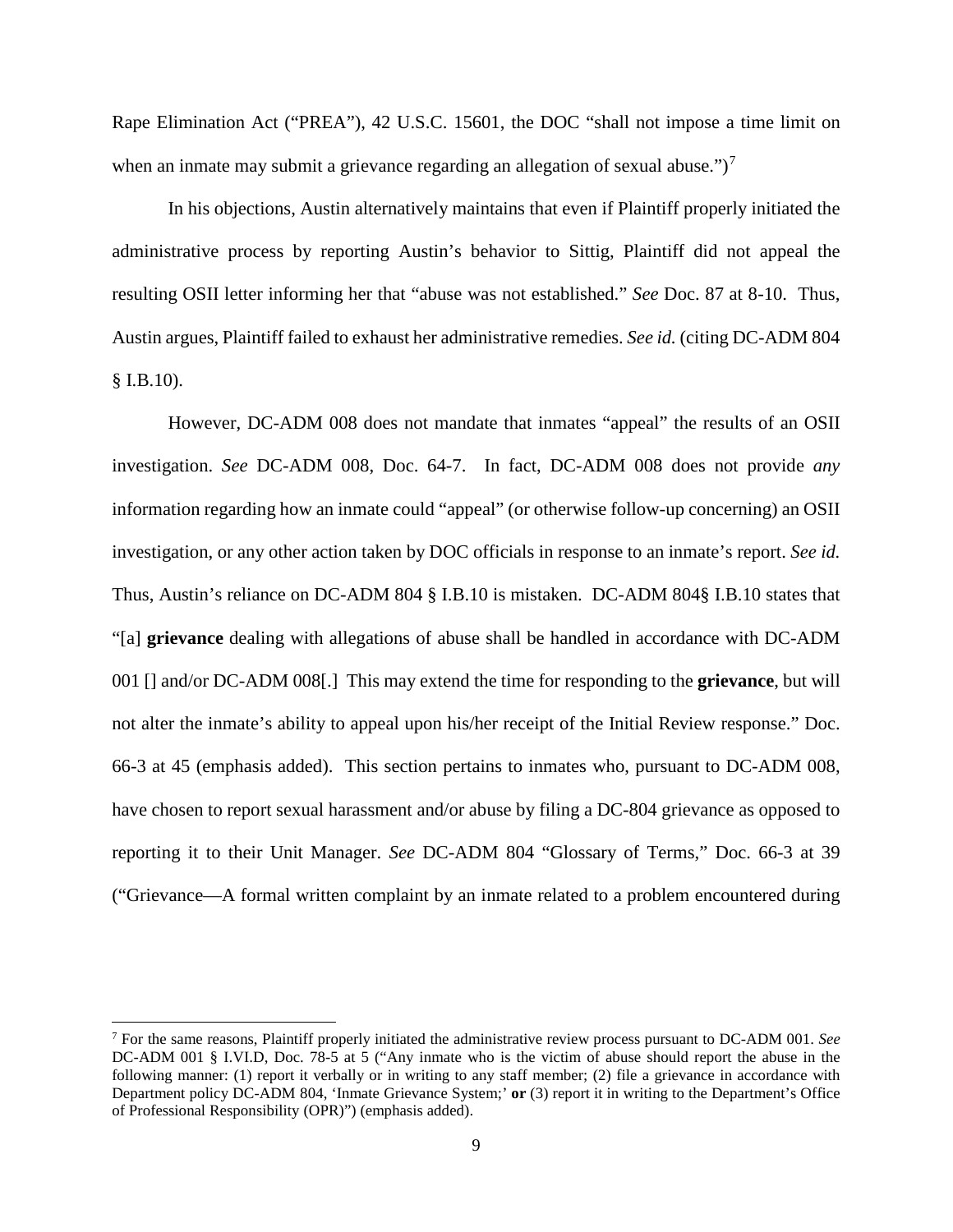the course of his/ her confinement").<sup>[8](#page-9-0)</sup> Accordingly, having reported Austin's conduct to her Unit Manager, and having received a final decision from the resulting investigation by OSII, Plaintiff properly exhausted her administrative remedies as to her claims against Austin. *Cf. Victor v. Lawler*, 565 Fed. Appx. 126, 129 (3d Cir. 2014) (noting that "various District Court opinion[s] [have held] that an inmate need only file a grievance with the [DOC's investigating office] under DC-ADM 001 in order to exhaust administrative remedies," but declining to rule on "what steps would be necessary under that procedure," finding instead that a prisoner-plaintiff who files his complaint before the relevant DOC investigation is complete has failed to exhaust his administrative remedies) (citing *McCain v. Wetzel*, 2012 WL 6623689 (M.D. Pa. Oct. 26, 2012), *Victor v. SCI Smithfield*, 2011 WL 3584781 (M.D. Pa. Aug. 12, 2011), and *Knauss v. Shannon*, 2010 WL 569829 (M.D. Pa. Feb. 12, 2010)); *see also Jones v. Bock*, 549 U.S. 199, 218 (2007); *Small v. Camden Cnty*., 728 F.3d 265, 263 (3d Cir. 2013). Austin's motion for summary judgment is denied.<sup>[9](#page-9-1)</sup>

l

<span id="page-9-0"></span><sup>8</sup> Moreover, OSII's letter was just that—a letter. Doc. 78-1 at 60. It was not an "Initial Review" as contemplated in § I.B.10. *See* DC-ADM 804 "Glossary of Terms," Doc. 66-3 at 39 ("Initial Review—The first step of the Initial Grievance process during which a Grievance Officer reviews an inmate grievance.").

<span id="page-9-1"></span><sup>9</sup> Having found that, pursuant to DC-ADM 008, Plaintiff properly exhausted her administrative remedies as to her claims against Austin, the Court need not address Austin's objection that Plaintiff's 2014 DC-804 Grievances are substantively deficient. *See* Doc. 87 at 10 (noting that the Grievances "make no mention of any physical contact with Austin[.]"). Further, the Court strongly admonishes Austin's counsel for his continued assertion that even if Austin inserted his fingers into Plaintiff's vagina, the "penetration only occurred once and briefly;" and therefore, Austin's conduct, even if proven, is "*de minimis*" and not implicative of the Eighth Amendment. *See* Doc. 87 at 11-13. In his earlier motion to dismiss, Austin made the identical argument, *see* Doc. 20, which the R&R rejected, Doc. 26 at 7-9. In his objections to that R&R, Austin again asserted this argument. *See* Doc. 27. In adopting the relevant portion of that R&R, the Court reiterated the obvious concept that "sexual assault serves 'absolutely no penological purpose'" and that the "'Eighth Amendment prohibits all punishment'" that is "'totally without penological justification.'" Doc. 33 at 6 (quoting *Farmer v. Brennan,* 511 U.S. 825 (1994)).Nevertheless, in his motion for summary judgment, Austin again advanced this argument. *See* Doc. 58 at 9-11. In the instant R&R, the Magistrate Judge found "counsel's persistence in this argument deeply troubling, given his simultaneous duty to report and initiate prosecution against any DOC personnel accused of the same conduct…[and because i]t is beyond peradventure that the commission of institutional sexual assault is a violation of an inmate's constitutional right to be free from cruel and unusual punishment." Doc. 85 at 17-18. The R&R went so far as to "remin[d]" counsel of "his professional responsibility." *Id.* at 18. Yet, Austin persists in this argument. Therefore, the Court finds that at best, Austin's counsel simply does not read the Court's orders before filing his briefs; and at worst, he is in violation of Pa. Code of Professional Responsibility § 3.1, which prohibits lawyers from bringing "frivolous" claims that are void of "good faith arguments."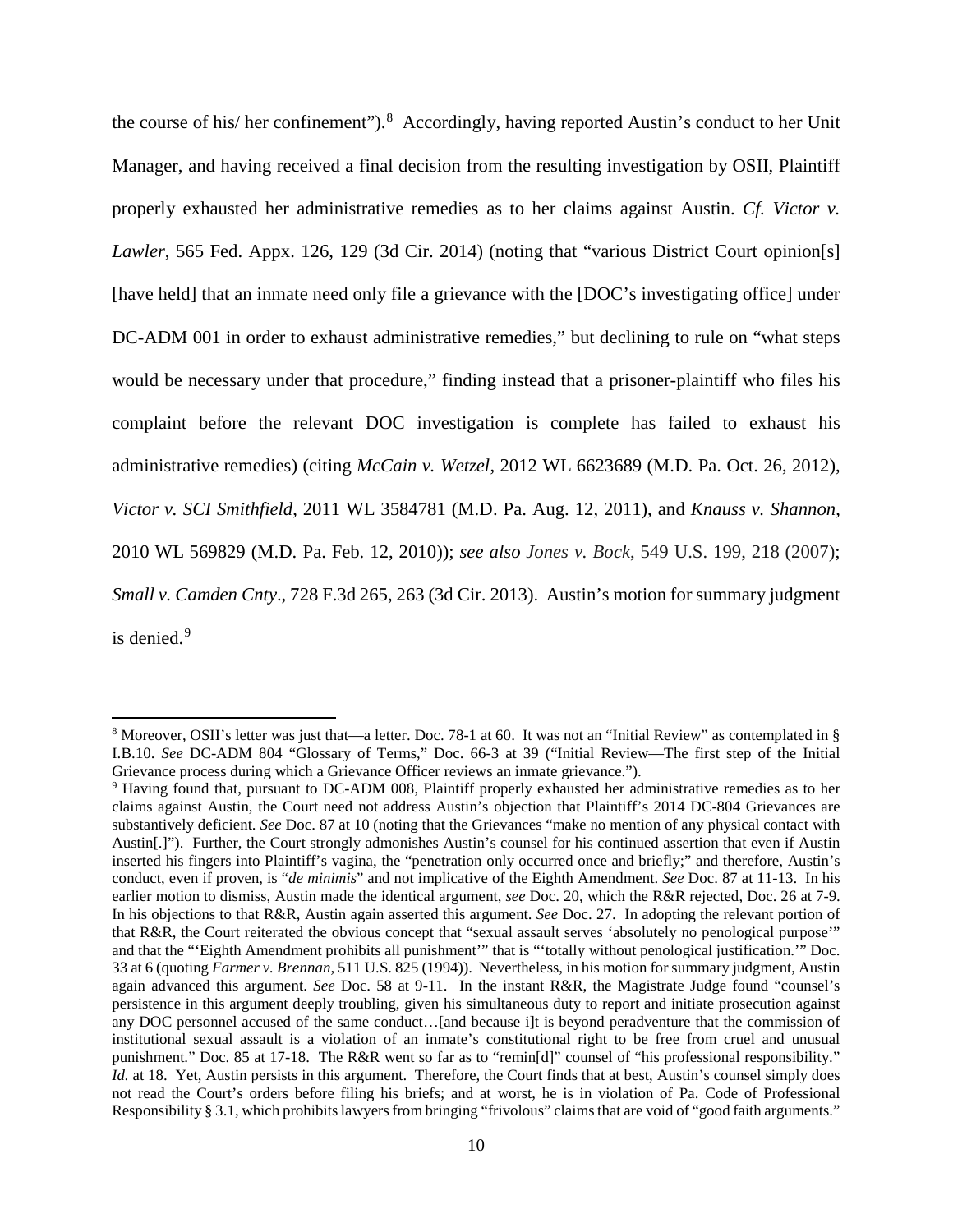## **III. PLAINTIFF'S CLAIMS AGAINST THE CAMBRIDGE SPRINGS DEFENDANTS**

Plaintiff alleges that the Cambridge Springs Defendants were deliberately indifferent to her safety when, prior to February 2013, they failed to investigate various inmate and staff complaints against Austin (Counts II and III), and when they failed to implement and follow policies pertaining to male COs in female housing units (Count IV). Compl., Doc. 13 ¶¶ 84-89; *see also* Pl's. Resp., Doc. 73 at 2-3. Plaintiff additionally alleges that by directing Plaintiff not to tell anyone, including those in the medical department, about Austin's conduct, the Cambridge Springs Defendants were deliberately indifferent to her serious medical need (Count V). Doc. 13 ¶¶ 90-91. The R&R found that Plaintiff failed to properly exhaust her administrative remedies as to these claims. Doc. 85 at 16. Specifically, the R&R found that because Plaintiff did not file her DC 804 Grievance until December 2014, she failed to timely comply with the initial step of DC-ADM 804, which requires that inmates file an initial grievance within 15 days of the event(s) at issue. *See id.* Additionally, or in the alternative, the R&R found that by failing to appeal the Grievance's Initial Rejection, Plaintiff failed to properly exhaust DC-ADM 804's remedies. *See id.*

Plaintiff does not contest that her December 2014 grievance was untimely pursuant to the text of DC-ADM 804. *See* Pl's. Objs., Doc. 88 at 15-21; Pl's. Opp., Doc. 73 at 12-25. Instead, Plaintiff, in her objections, argues that Defendants prevented her from timely filing. Doc. 88 at 19. Specifically, Plaintiff maintains, Plaintiff was "repeatedly" and "explicitly instructed by those she believed to be fully investigating her complaints, to not discuss anything relating to the sexual abuse with anyone." Doc. 88 at 10. Plaintiff "took this very literally" and understood the instruction to "include communicating about the matters via a grievance." *Id.* A grievance alleging Defendants' failure to protect her from Austin, and failure to subsequently provide her adequate medical care, Plaintiff asserts, "would include communicating about" Austin's conduct. *Id*. Thus,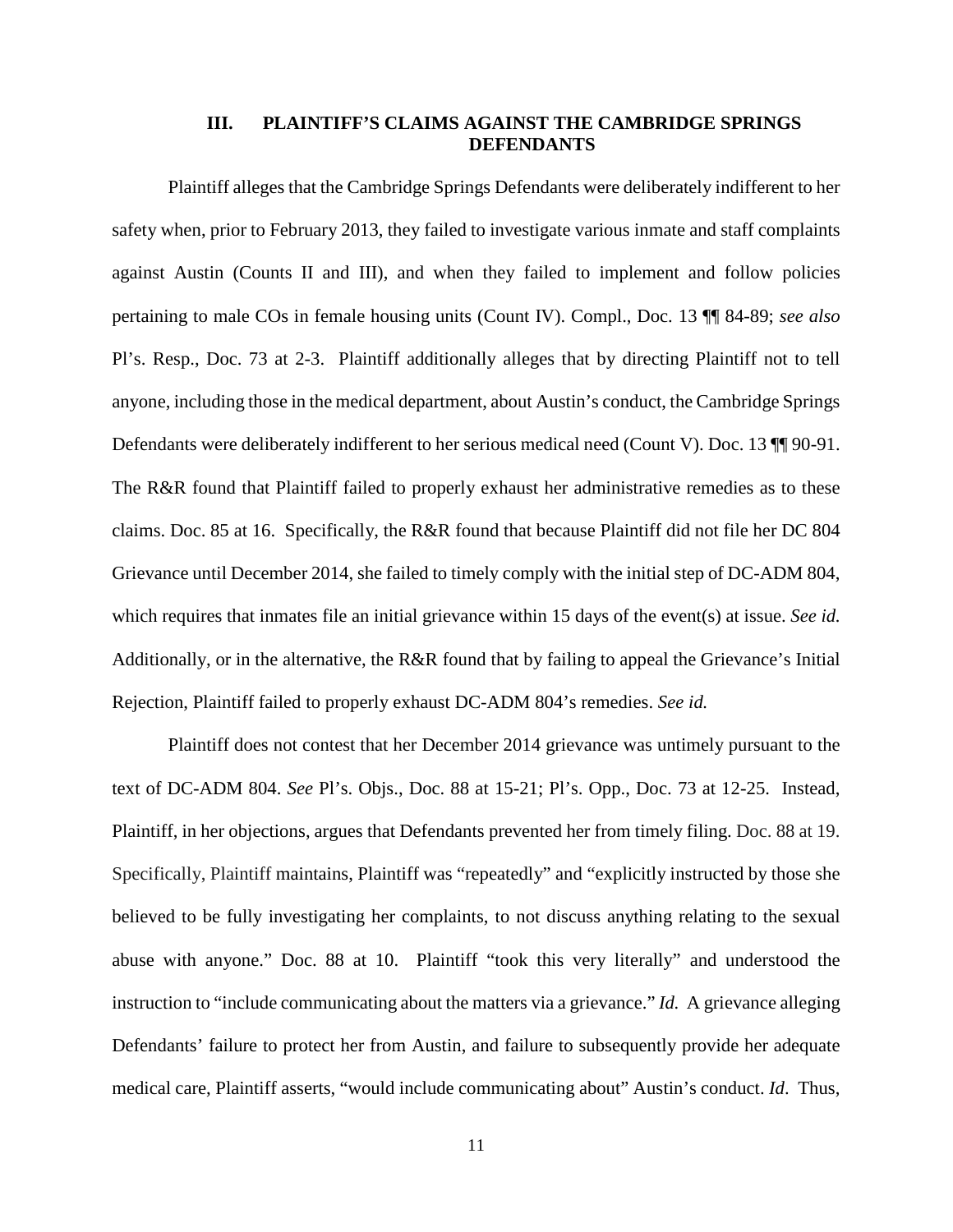Plaintiff argues, she should be excused from not timely complying with DC-ADM 804's initial step because it was "unavailable" to her. *Id*. at 10-21 (citing *Ross v. Blake*, 136 S. Ct. 1850, 1860 (2016)). Moreover, Plaintiff asserts, "[a]s soon as [Plaintiff] was advised by [SCI Muncy] prison staff that she could file grievances on the issues," Plaintiff maintains, "she did*.*" Doc. 88 at 13.

The PLRA contains a "built-in exception to the exhaustion requirement: A prisoner need not exhaust remedies if they are not 'available.'" *Ross*, 136 S. Ct. at 1859 (quoting 42 U.S.C. § 1997e(a)). "[W]hen prison administrators thwart inmates from taking advantage of a grievance process through machination, misrepresentation, or intimidation," an "inmate's duty to exhaust 'available' remedies does not come into play." *Id.* at 1860.

Here, according to Plaintiff, on June 4, 2013, when she reported Austin's conduct to Defendant Sittig, Sittig told Plaintiff "not to talk to anyone" about Austin's conduct. *See* Pl's. Decl., Doc.78-1 at 5. According to Sittig, Sittig told Plaintiff that Plaintiff "probably shouldn't discuss the situation with other inmates." Sitting Dep., Doc. 64-3 at 25. Sittig is "sure" she also told Plaintiff that she would "call the Deputy immediately [s]o we can have this situation handled<sup>[.]"</sup> *Id.* Sittig then immediately escorted Plaintiff to the RHU, where Plaintiff remained for six weeks. *See* Doc. 78-1 at 23, 25, 27. While in the RHU, Plaintiff alleges, Defendants Sittig, Knaus, and Lt. Wilkes, all told Plaintiff "not to tell anyone about the incident, including anyone in the medical department." Pl's. Decl., Doc. 78-1 at 5. Thus, Plaintiff asserts, "as much as [she] would've loved to talk to" the prison's psychiatrists, Plaintiff "respected [Defendants'] wishes" to remain silent. Pl's. Dep., Doc. 75-1 at 37-38.

Plaintiff was transferred to SCI Muncy on July 11, 2013. Doc. 78-2 at 17-18. Despite having made "frequent inquiries into the status of [OSII's] investigation," at the time of Plaintiff's transfer, she "still had received no information." Pl's. Decl., Doc. 78-1 at 6.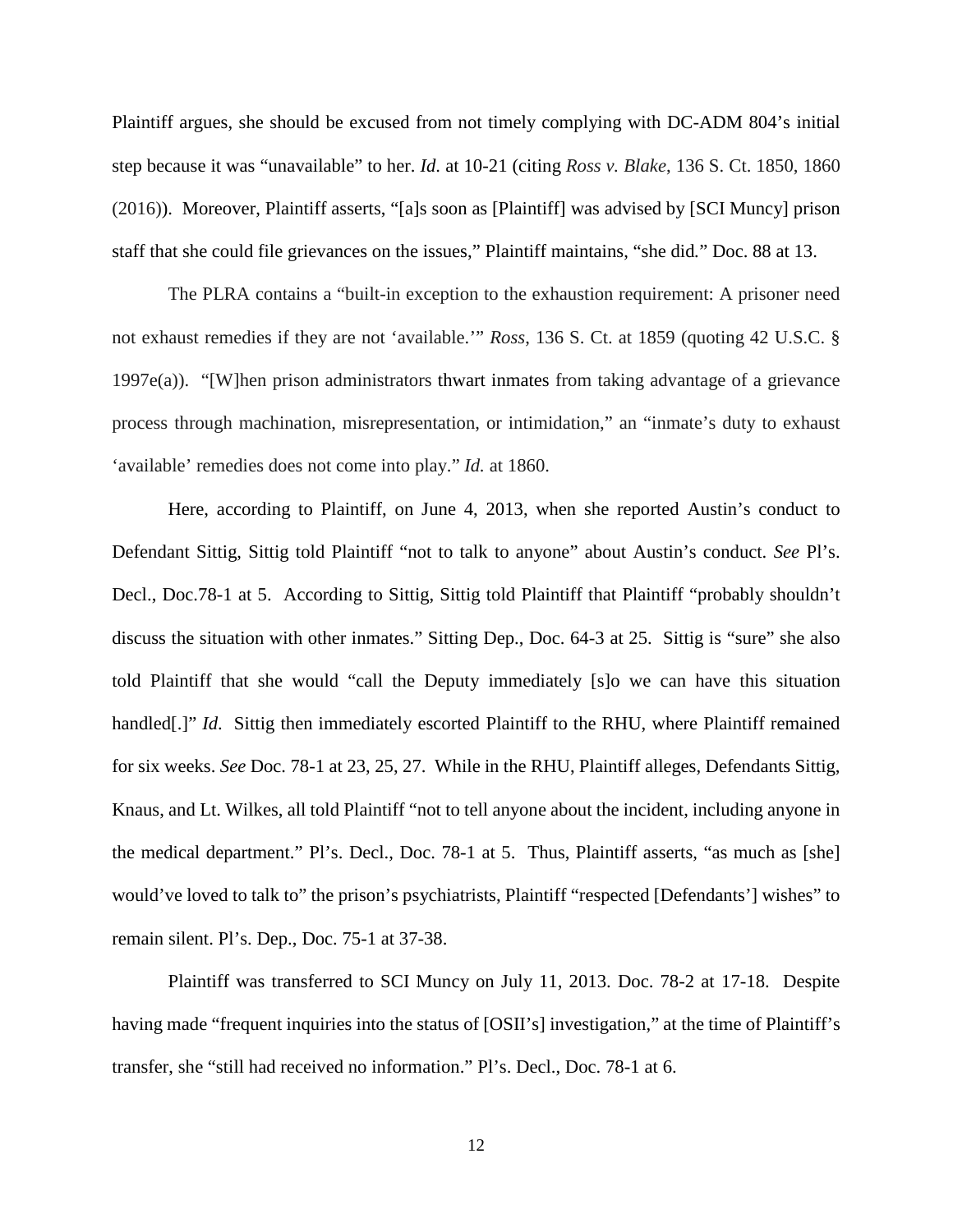Approximately six weeks later, by letter dated August 6, 2013, OSII informed Plaintiff that while "[a]buse was not established…based on this investigation, further administrative action will be taken." Doc. 78-1 at 60. Thus, Plaintiff maintains, she believed that Defendants' directive to remain silent about Austin's conduct was still in effect, pending this "further administrative action." *See* Pl's. Objs., Doc. 88 at 10, 13.

The "administrative action" to which OSII referred included the formation of a Pre-Disciplinary Committee tasked with investigating whether Austin had violated various DOC ethics provisions, including the prohibition against sexual harassment and sexual contact with inmates. Knaus Dep., Doc. 65-8 at 57. After the Committee held two conferences, during which Austin was afforded the opportunity to respond to Plaintiff's allegations, Austin's employment was terminated effective November 8, 2013. 8/9/2013 PDC Notification Letter, Doc. 78-1 at 31-33; 9/30/2013 PDC Notification Letter, Doc. 78-1 at 35-38; Termination Letter, Doc. 78-1 at 39.

In late 2013, Austin applied for unemployment compensation. Austin's Dep., Doc. 75-2 at 47. According to Plaintiff, in early 2014, she was "contacted" by "prison staff" about testifying at an unemployment hearing related to Austin. *See* Pl's. Decl., Doc. 78-1 at 5. In February 2014, Pennsylvania's Unemployment Compensation Board subpoenaed Plaintiff to testify at Austin's benefits hearing, which was scheduled for March 4, 2014. Doc. 78-1 at 62.

In anticipation of Plaintiff's testimony, on February 27, 2014, Plaintiff was transferred back to SCI Cambridge Springs. 2/27/14 DC-141, Doc. 78-1 at 29. When Plaintiff arrived at SCI Cambridge Springs, Defendants Knaus and Lt. Wilkes escorted Plaintiff to the RHU, where they housed her for the week of the hearing. Wilkes Dep., Doc. 76-2 at 26. Defendant Lt. Wilkes admits that, as they were escorting Plaintiff to the RHU, Knaus "told [Plaintiff] not to talk to anybody

13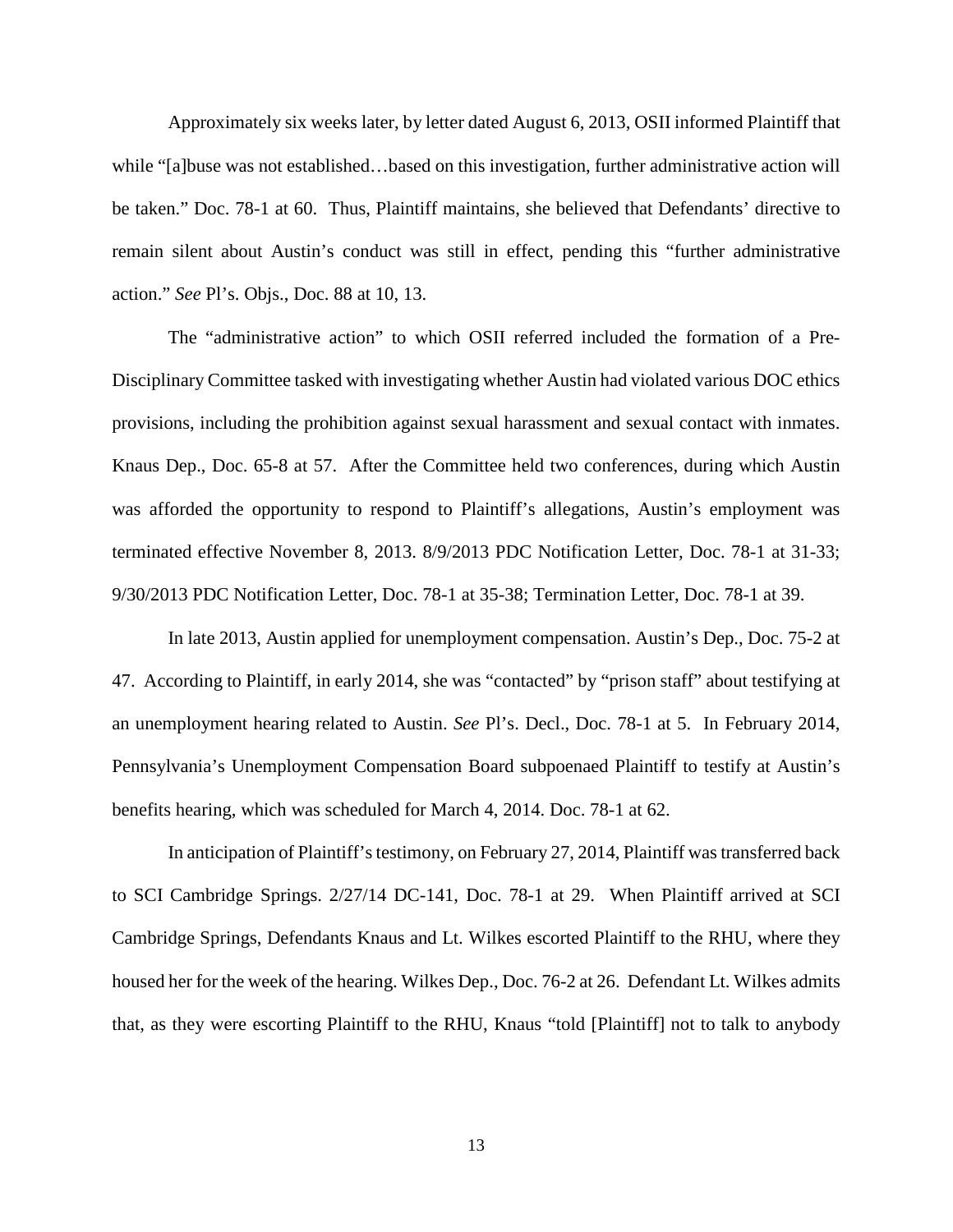about it," after which Lt. Wilkes "reiterated…yeah, make sure you don't talk to anybody about what [you are] speaking about today." *Id*.

At some point following the hearing, Austin was denied unemployment benefits. Austin Dep., Doc. 75-2 at 47. Austin appealed, triggering an arbitration hearing. *Id*. Prior to the June 2014 arbitration hearing, Plaintiff was again "contacted" by "prison staff" and asked to testify. Pl's. Decl., Doc. 78-1 at 6. Plaintiff appeared and testified at the arbitration hearing by video conference. *Id*.; 6/17/14 Arbitration Hearing Tr., Doc. 77-3.[10](#page-13-0)

In December 2014, Plaintiff alleges that a staff member at SCI Muncy informed her that she could file a DC-804 grievance regarding Austin's conduct and the DOC's response thereto. *See* Doc. 88 at 13. Thus, on December 15, 2014, Plaintiff filed Grievance 543147 alleging that between February 2013 and June 2013 she was sexually harassed and abused; and that SCI Cambridge Springs had failed to protect her and failed to provide her adequate medical care. Doc. 78-1 at 44.[11](#page-13-1)

Defendants, in either their response to Plaintiff's Objections, or in their earlier reply brief, do not address Plaintiff's argument that Defendants' machination, misrepresentation, or intimidation should excuse Plaintiff's failure to timely file her grievance. *See* Resp., Doc. 96 at 6- 7 (addressing only Plaintiff's alternative argument that had Plaintiff timely filed a DC-804

<span id="page-13-0"></span> $10$  Defendant Superintendent Wilkes also testified, and reported that Austin "certainly" sexually harassed Plaintiff and potentially other female inmates, and that the DOC considered Austin a "predator." Doc. 77-3 at 53. Nevertheless, at some point following the hearing, Austin's employment was reinstated. Austin Dep., Doc. 75-2 at 48.

<span id="page-13-1"></span><sup>&</sup>lt;sup>11</sup> In full, Plaintiff grieved that: "From Feb[ruary] 2013 until June 2013, I was subjected to sexual harassment and sexual abuse. When I had the courage to come forward, I was put in the RHU and was mistreated as if I did something wrong. I was even told not to discuss this issue with medical/ psych [and] other certain staff. I was repeatedly told this, even when I was transferred to Muncy. When I was transported back to [SCI Cambridge Springs] for court due to this matter, I was told the same thing. I feel like [SCI Cambridge Springs] has not dealt with this issue properly [and] SCI Muncy knew yet never followed through with anything. I will not have my rights violated anymore, and want my rights preserved under the statute of limitations. [SCI Cambridge Springs] was negligent in protecting me and their other inmates." As relief, Plaintiff sought "care for [her] PTSD, etc., due to the above, and [to] seek pain and suffering compensation for damages." Doc. 78-1 at 44.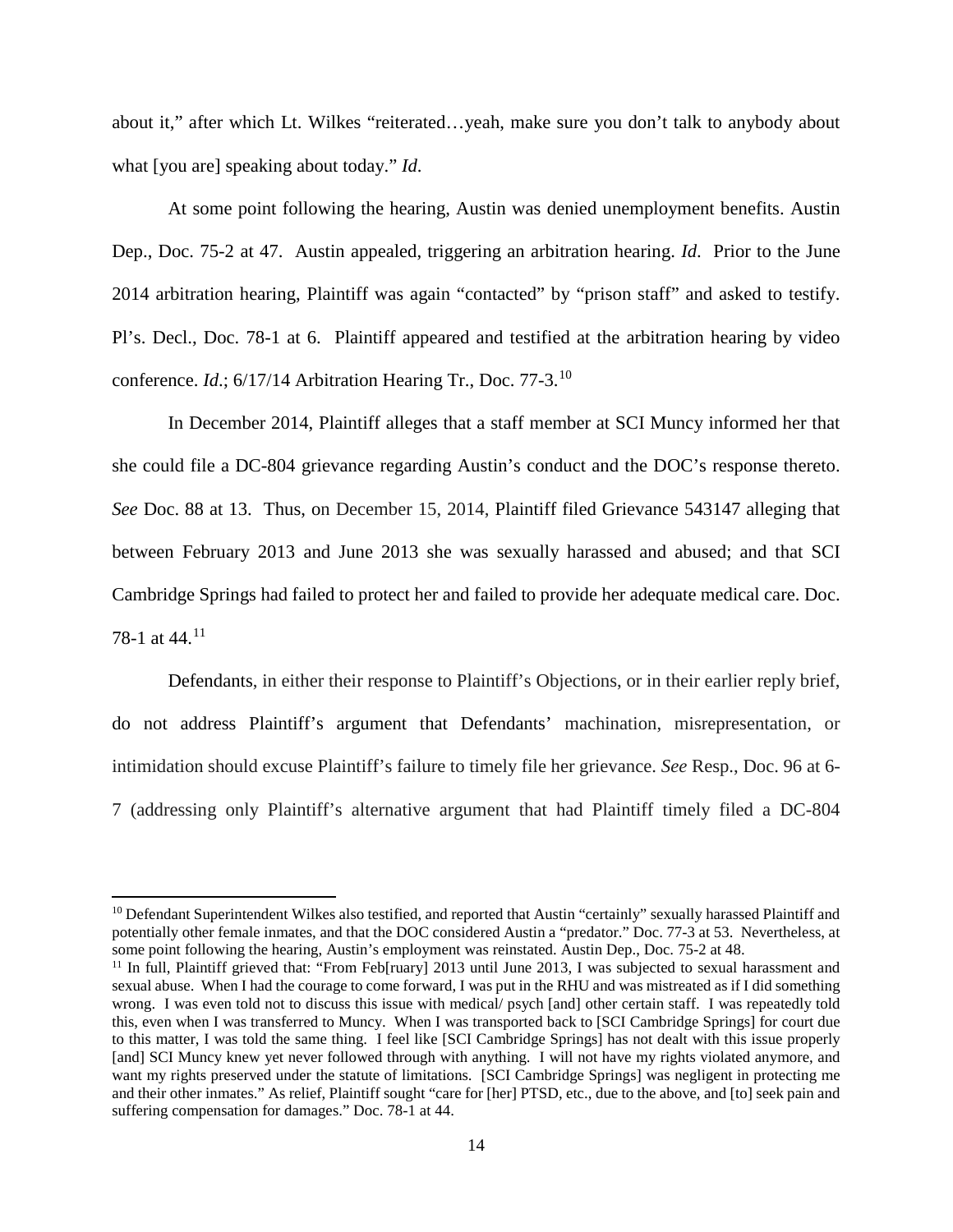grievance, it would have been rejected as duplicative of her DC-ADM 008 report); Reply, Doc. 83 at 2-4 (addressing only what Plaintiff did, or failed to do, with her grievance after it was rejected). Nor do Defendants seriously dispute that they told Plaintiff that she should not discuss Austin's conduct. *See* Statement of Material Facts, Doc. 62 at 13 ("Plaintiff states that she took these statements to mean that she should not discuss anything with staff at SCI Cambridge Springs; however, that was only her understanding of what Sittig, Wilkes, Clark, Hall and Knaus meant when they told her not to discuss the investigation. None of the staff directed Plaintiff not to seek attention if she wanted or needed mental health treatment.")<sup>[12](#page-14-0)</sup> However, "[f]ailure to exhaust administrative remedies is an affirmative defense that must be pled and proven by the defendant." *Brown v. Croak*, 312 F.3d 109, 111 (3d Cir. 2002); *see also Jones v. Bock*, 549 U.S. 199, 216 (2007).

In any event, viewing the evidence in the light most favorable to Plaintiff, on June 4, 2013, when Plaintiff reported Austin's conduct, Sittig responded by telling her not to discuss the matter. After Plaintiff's meeting with Sittig, the record is clear that for at least the next year, Defendants repeatedly told Plaintiff not to discuss the matter—even *after* Austin had been fired. There is no evidence that Defendants informed Plaintiff that Austin's employment had been terminated; or, that prior to Plaintiff's receiving the February 2014 subpoena from the unemployment compensation board, she had any reason to believe that the administrative action to which OSII referred had been concluded. In fact, the administrative action was not concluded until sometime after sometime after Austin's June 2014 arbitration hearing. Moreover, contrary to DOC policy,

<span id="page-14-0"></span><sup>&</sup>lt;sup>12</sup> Further, Defendants fail to provide the 15-day window within which Plaintiff's grievance would be considered timely. *See* Defs.' Mot. For Summ. J., Doc. 67 at 9; Defs'. Resp., Doc. 96 at 3-7. Ostensibly, Defendants maintain that Plaintiff should have grieved her failure to protect claims no later than June 19, 2013 (15 days after she reported Austin's conduct); and that Plaintiff should have grieved her denial to adequate medical care claims either no later than July 26, 2013 (15 days after her transfer to SCI Muncy), or March 19, 2014 (15 days after she was returned to SCI Cambridge Springs, where she was once again placed in the RHU, before testifying at Austin's unemployment hearing).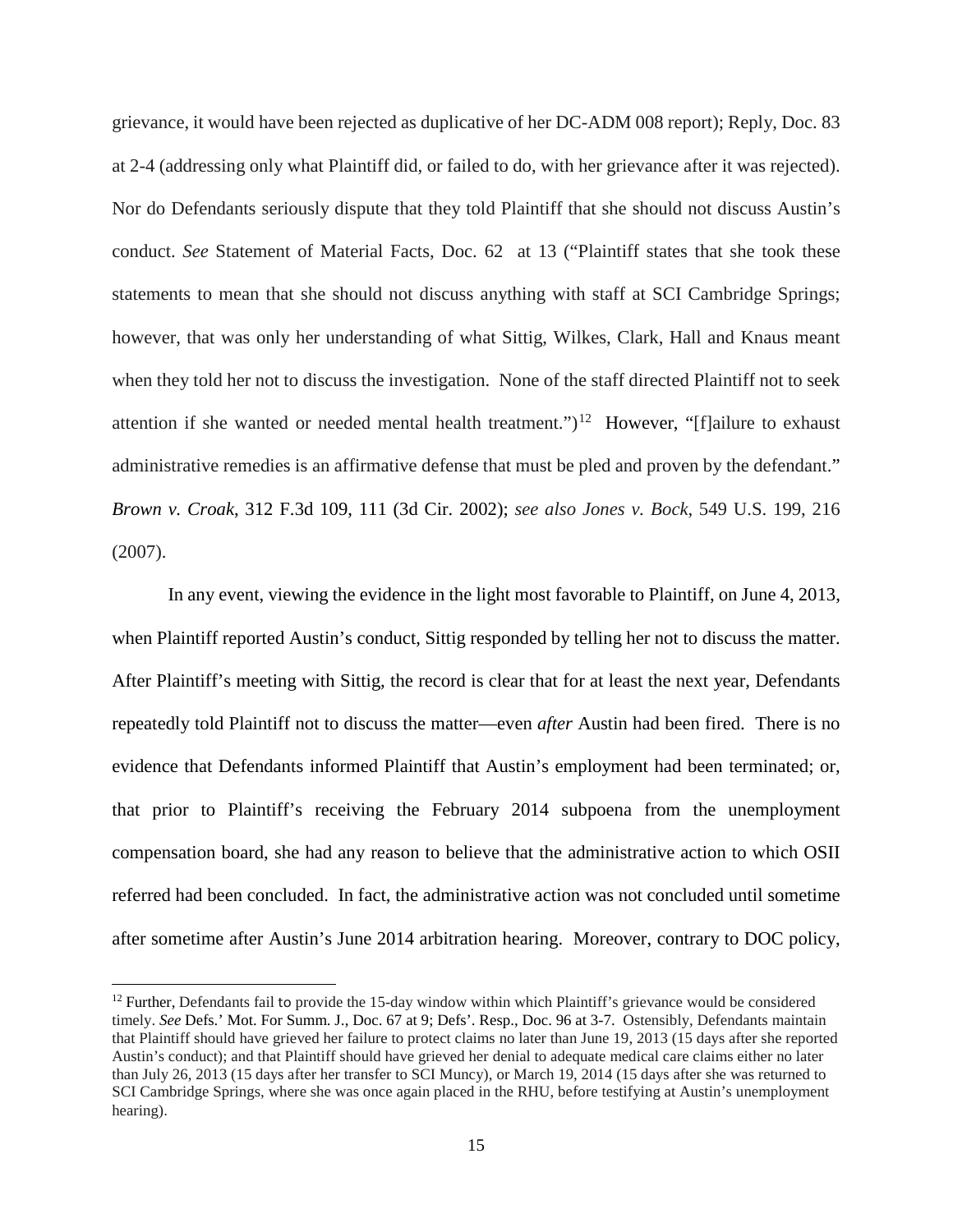immediately following Plaintiff's initial report, Defendants housed her in the RHU, where inmates are kept in solitary confinement and in their cells for 23 hours per day. *See* DC-ADM 008 § IV.B.5, Doc. 78-3 at 76 (following an inmate's report, an "inmate/ victim should be closely monitored in general population and he/ she should **only** be placed in Administrative Custody…if he/ she cannot be protected by any other means.") (emphasis added). Further, despite Plaintiff's having been housed in the general population at SCI Muncy—and despite the fact that Austin no longer worked at SCI Cambridge Springs—Defendants returned Plaintiff to SCI Cambridge Spring's RHU when they transferred her back to their prison to testify at Austin's unemployment hearing. Thus, on the record before the Court, and in the absence of any argument to the contrary, the Court finds that Plaintiff's failure to timely file her grievance pursuant to DC-ADM 804 is excused due to Defendants' conduct. *See Ross*, 136 S. Ct. at 1860 (collecting appellate court cases "in which officials misled or threatened individual inmates so as to prevent their use of otherwise proper procedures…[thereby] interfer[ing] with an inmate's pursuit of relief [and] render[ing] the administrative process unavailable. And then, once again § 1997e(a) poses no bar.").

To the extent that Defendants maintain that even if Plaintiff's failure to timely file her grievance is excused, she nonetheless failed to exhaust DC-ADM 804's remedies because she did not appeal the grievance's subsequent rejection, *see* Doc. 96 at 7, they are mistaken. Former Defendant Boylan rejected Plaintiff's Grievance because, *inter alia*, it "related to" "DC-ADM 008 PREA policy," which "shall be handled according to the procedures specified" in DC-ADM 008, "and shall not be reviewed by the Facility Grievance Coordinator[.]" Doc. 78-1 at 56. Plaintiff should "[b]e advised," Boylan wrote, that her claims "will not be addressed in this forum." *Id.* It is nonsensical for Defendants to argue that Plaintiff should have used an appellate procedure provided for by DC-ADM 804 when they expressly told her that they would not address her claims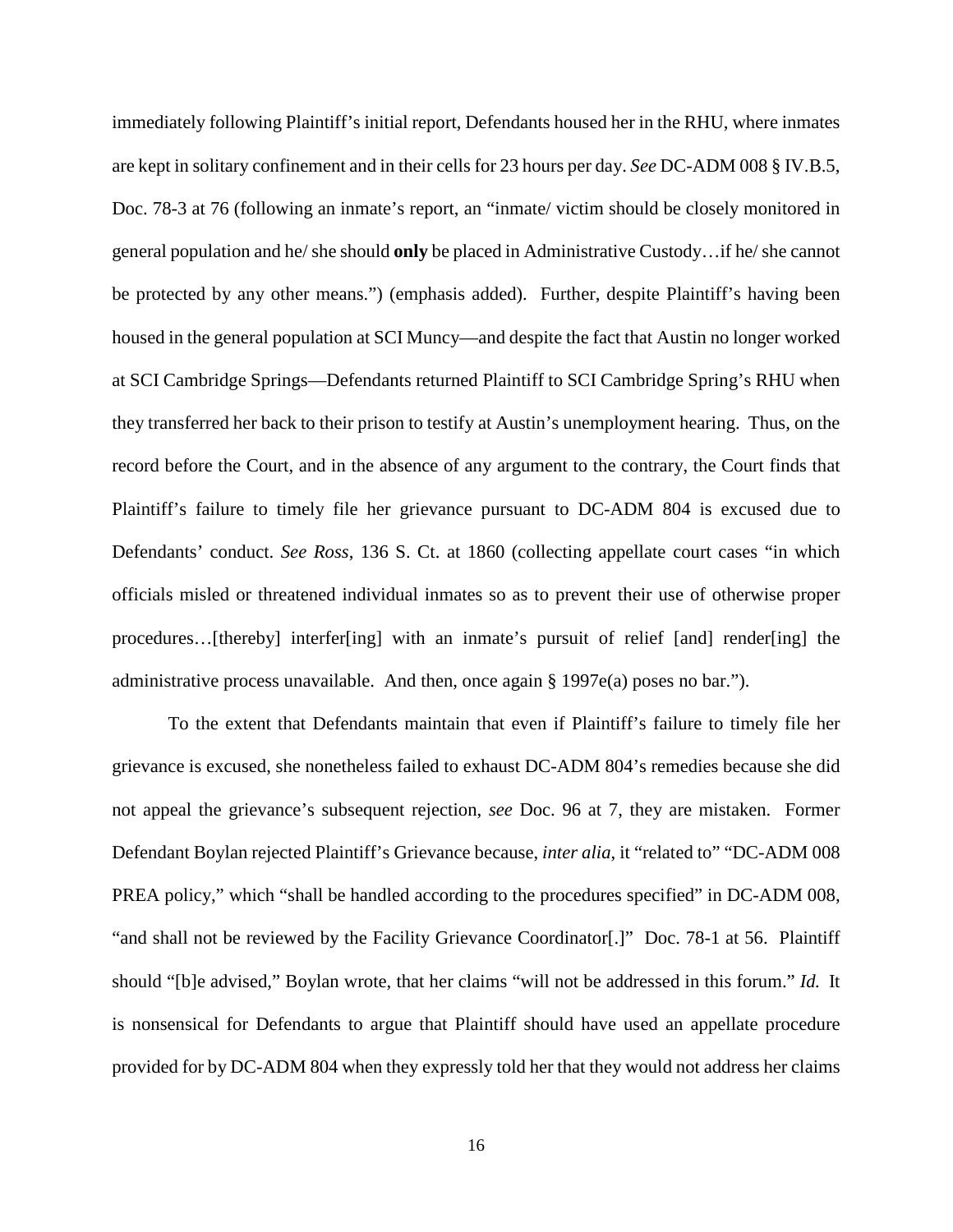pursuant to DC-ADM 804. *See, e.g.*, *Ross*, 136 S. Ct. at 1860 (citing *Booth v. Churner*, 532 U.S. 731, 736, 738 (2001) ("[A]n administrative procedure is unavailable when (despite what regulations or guidance materials may promise,) it operates as a simple dead end—with officers unable or consistently unwilling to provide any relief to aggrieved inmates."). Accordingly, to the extent that Plaintiff failed to exhaust DC-ADM 804's remedies, her failure is excused. Thus, the Court respectfully declines to adopt the R&R as to the Cambridge Springs Defendants, and denies Defendants' motion as it relates to Plaintiff's failure to exhaust her administrative remedies. *See id*.; *see also Small v. Camden County*, 728 F.3d 265, 269-70 (3d Cir. 2013) ("[E]xhaustion is a question of law to be determined by a judge, even if that determination requires the resolution of disputed facts…[I]t is of no consequence that here, as is often the case, there are disputed facts that must be resolved in order to determine whether the claims were exhausted.").<sup>[13](#page-16-0)</sup>

In their motion for summary judgment, the Cambridge Springs Defendants additionally argue that Plaintiff's claims fail on the merits, and, in any event, that they are entitled to qualified immunity. Doc. 67 at 10-18. The R&R did not address these arguments because it found that Plaintiff failed to exhaust her claims. Doc. 85. Thus, the Court remands the matter to Magistrate Judge for consideration of these issues. Accordingly, the Court **HEREBY ORDERS**:

- (1) The Court **ADOPTS** the Report and Recommendation [Doc. 85] as to Defendant Austin, and respectfully **DECLINES TO ADOPT** it as to the remaining Defendants;
- (2) Defendant Austin's Motion for Summary Judgment [Doc. 57] is **DENIED**;

<span id="page-16-0"></span><sup>&</sup>lt;sup>13</sup> Accordingly, the Court need not address Plaintiff's additional argument that she did, in fact, properly exhaust her claims pursuant to DC-ADM 804 because the Superintendent's January 2015 letter, which came three days after Boylan's rejection, constituted a decision on the merits of Plaintiff's claims. *See* Doc. 88 at 11. Additionally, the Court need not address Plaintiff's alternative argument that whether she exhausted her claims against the Cambridge Springs Defendants is governed by DC-ADM 008 and not DC-ADM 804; and that for the same reasons that she exhausted her claims against Austin, Plaintiff exhausted her claims against the Cambridge Springs Defendants. Doc. 88 at 5-13.